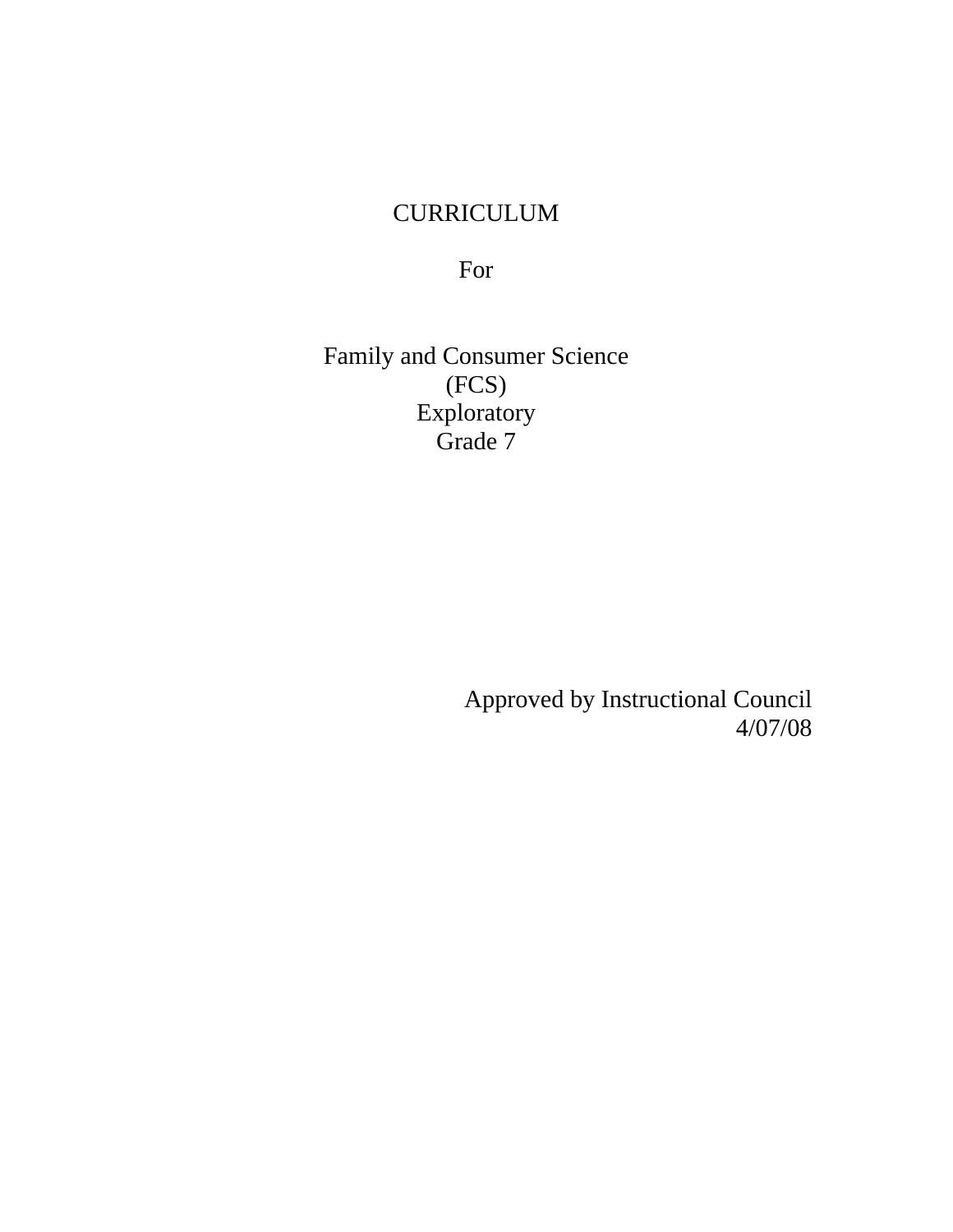| GOAL: District Goal # 1 (State Standard #1)<br>Integrate multiple roles and responsibilities in family, work, and community settings                               |                                                                                                                                                                                                                                                                                                                                                                                                                                                                                   |  |
|--------------------------------------------------------------------------------------------------------------------------------------------------------------------|-----------------------------------------------------------------------------------------------------------------------------------------------------------------------------------------------------------------------------------------------------------------------------------------------------------------------------------------------------------------------------------------------------------------------------------------------------------------------------------|--|
| <b>LEARNING OBJECTIVES</b>                                                                                                                                         | SAMPLE INDICATORS/ASSESSMENTS OF LEARNING                                                                                                                                                                                                                                                                                                                                                                                                                                         |  |
| Students will know how to:<br>1.1 Analyze strategies to manage<br>multiple roles and<br>responsibilities (individual,<br>family, career, community,<br>and global) | Students will be able to:<br>Describe different family types and the roles and<br>a.<br>responsibilities of each member within the family<br>units<br>b. Compile a list of the characteristics that make<br>different family types strong<br>c. Identify and discuss the fairness and unfairness of the<br>rules that govern life within family, school and/or<br>community<br>d. Describe the impact of removing specific rules in<br>family, friends, school and community life |  |
| 1.2 Demonstrate transferable and<br>employability skills in<br>school, community and<br>workplace settings                                                         | a. Discuss basic workplace skills including core<br>academic skills and general employability skills<br>needed in all career areas<br>b. Complete a diagram of basic skills required for all<br>forms of employment<br>c. Complete a diagram advertising personal skills and<br>talents                                                                                                                                                                                           |  |
|                                                                                                                                                                    |                                                                                                                                                                                                                                                                                                                                                                                                                                                                                   |  |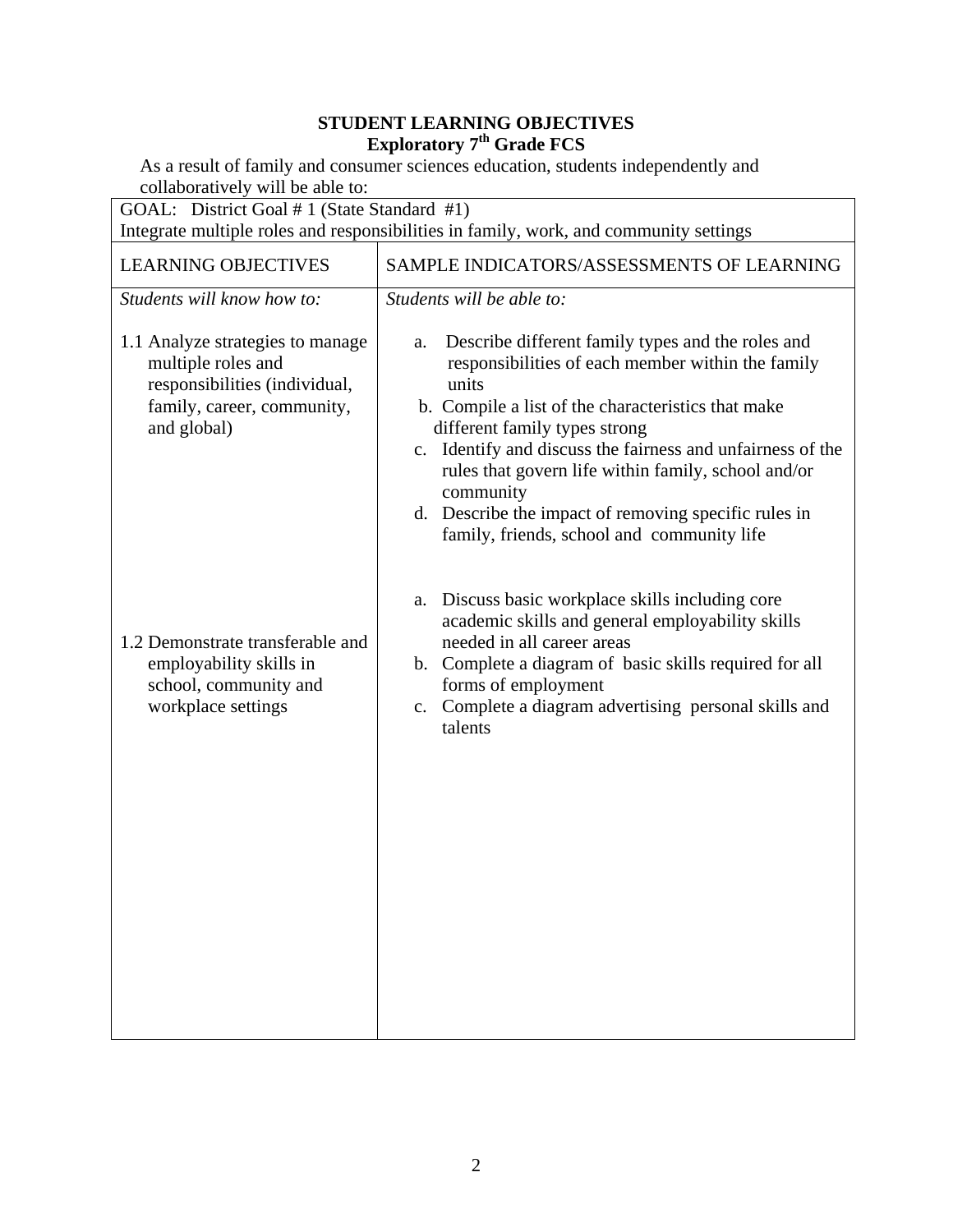| GOAL: District Goal # 2 (State Standard #2)                                                                                                                                       |                                                      |  |
|-----------------------------------------------------------------------------------------------------------------------------------------------------------------------------------|------------------------------------------------------|--|
| Evaluate management practices related to the human, economic, and environmental resources                                                                                         |                                                      |  |
| <b>LEARNING OBJECTIVES</b>                                                                                                                                                        | SAMPLE INDICATORS/ASSESSMENTS OF LEARNING            |  |
| Students will know how to:                                                                                                                                                        | Students will be able to:                            |  |
| Demonstrate management<br>2.1<br>of individual and family<br>resources such as food,<br>clothing, shelter, health care,<br>recreation, transportation,<br>time, and human capital | a. Apply sewing skills to maintain personal wardrobe |  |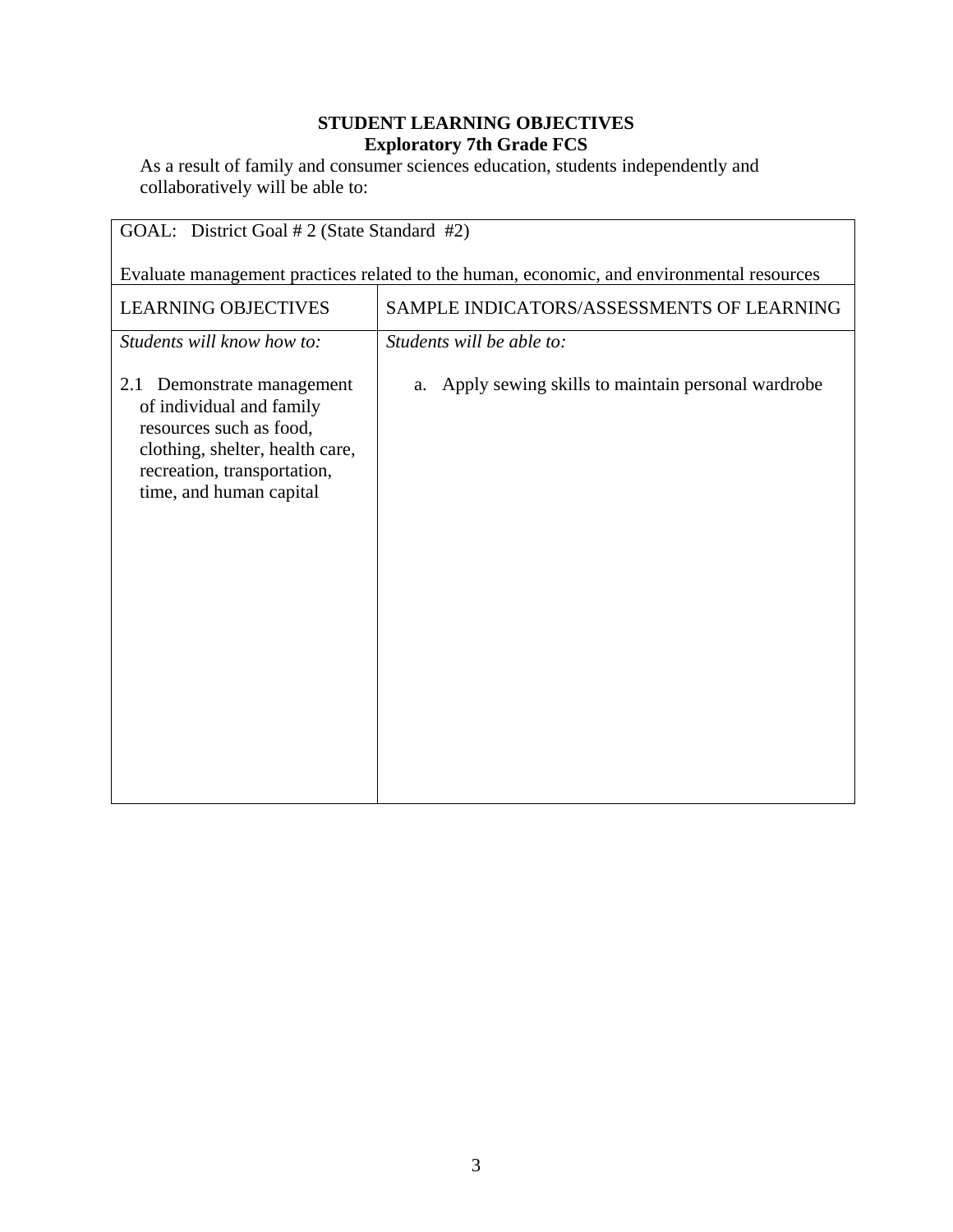| GOAL: District Goal #4 (State Standard #4)                                                                     |                                                                                                                                                                                                                                                                                     |  |
|----------------------------------------------------------------------------------------------------------------|-------------------------------------------------------------------------------------------------------------------------------------------------------------------------------------------------------------------------------------------------------------------------------------|--|
| Integrate knowledge, skills and practices required for careers in early childhood, education and<br>services   |                                                                                                                                                                                                                                                                                     |  |
| <b>LEARNING OBJECTIVES</b>                                                                                     | SAMPLE INDICATORS/ASSESSMENTS OF LEARNING                                                                                                                                                                                                                                           |  |
| Students will know how to:                                                                                     | Students will be able to:                                                                                                                                                                                                                                                           |  |
| 4.1 Analyze career paths within<br>early childhood, education<br>and related services                          | Explain the roles and functions of individuals<br>a.<br>engaged in early childhood related careers                                                                                                                                                                                  |  |
| 4.2 Analyze developmentally<br>appropriate practices to plan<br>for early childhood,<br>education and services | a. Create a babysitter's bag of toys and games based on<br>age appropriate and developmentally appropriate skill<br>levels<br>b. Develop a list of babysitting responsibilities related to<br>keeping children of different ages safe, occupied,<br>well cared for, and disciplined |  |
| 4.4 Demonstrate a safe and<br>healthy learning environment<br>for children                                     | Complete a human developmental timeline which<br>a.<br>includes safety rules for each stage of development                                                                                                                                                                          |  |
| 4.5 Demonstrate techniques for<br>positive collaborative<br>relationships with children                        | Discuss positive techniques for keeping children of<br>a.<br>different development stages safe, entertained and<br>disciplined<br>b. Describe in written form what strategies could be<br>used to refocus a child who is doing something<br>inappropriate                           |  |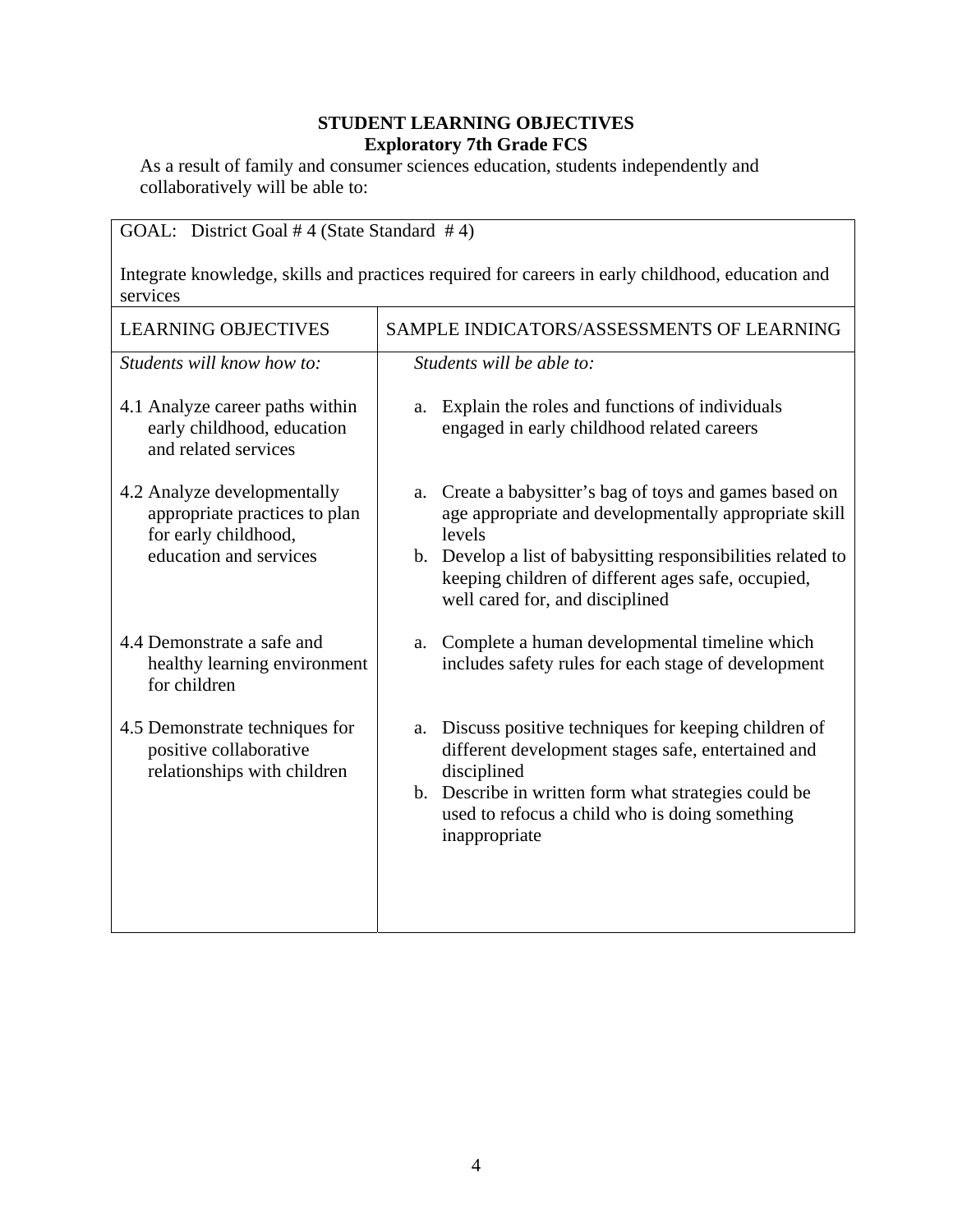| GOAL: District Goal # 5 (State Standard # 6)                                               |                                                                                                                                                                             |  |
|--------------------------------------------------------------------------------------------|-----------------------------------------------------------------------------------------------------------------------------------------------------------------------------|--|
| Demonstrate nutrition and wellness practices that enhance individual and family well being |                                                                                                                                                                             |  |
| <b>LEARNING OBJECTIVES</b>                                                                 | SAMPLE INDICATORS/ASSESSMENTS OF LEARNING                                                                                                                                   |  |
| Students will know how to:                                                                 | Students will be able to:                                                                                                                                                   |  |
| 6.1 Analyze the effects of<br>family as a system on<br>individuals and society             | Compare and contrast the personal roles and<br>a.<br>responsibilities they have within their own<br>families to the roles and responsibilities in<br>different family types |  |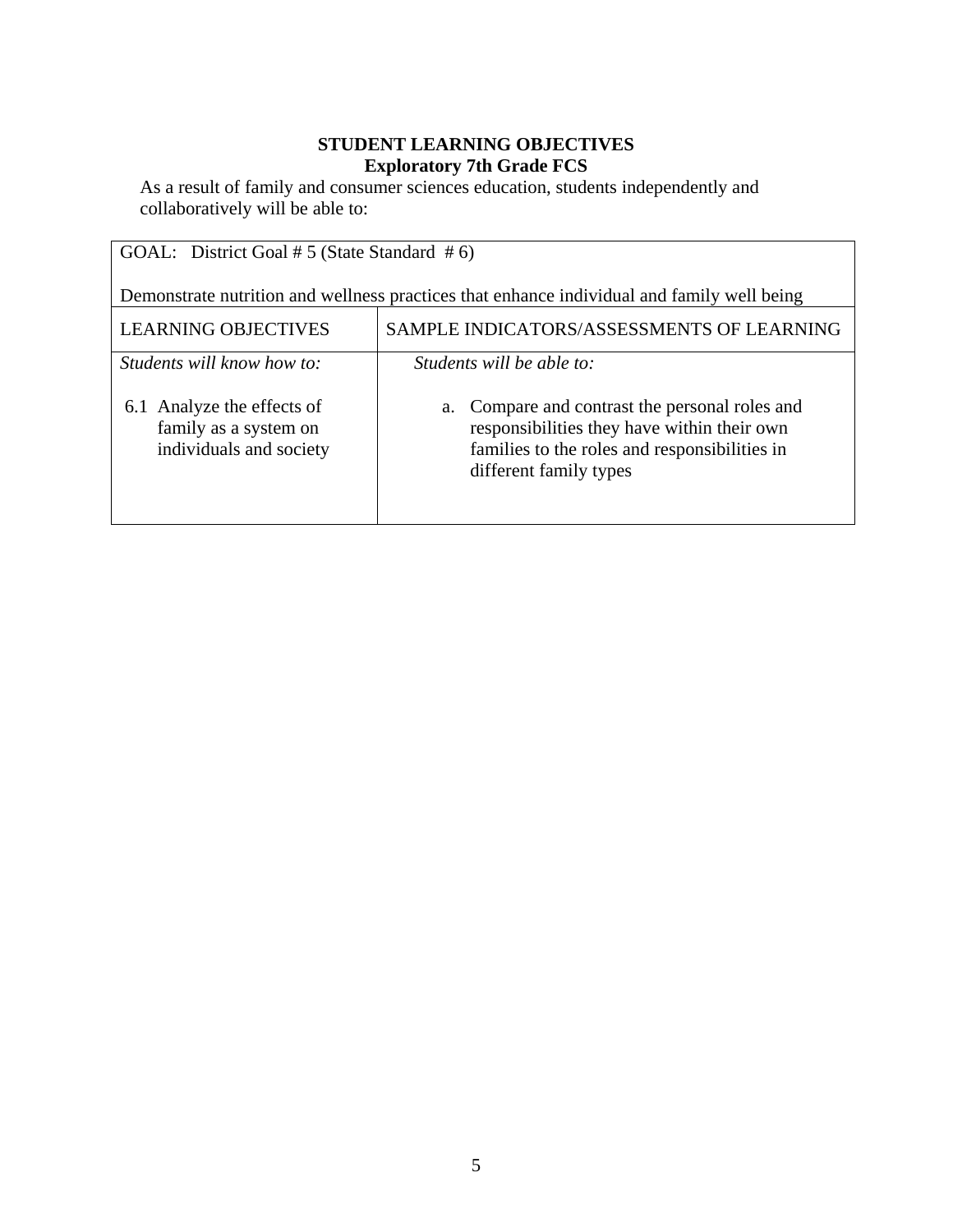| GOAL: District Goal #9 (State Standard #12)                                                |                                                                                                                                                |  |
|--------------------------------------------------------------------------------------------|------------------------------------------------------------------------------------------------------------------------------------------------|--|
| Demonstrate nutrition and wellness practices that enhance individual and family well being |                                                                                                                                                |  |
| <b>LEARNING OBJECTIVES</b>                                                                 | SAMPLE INDICATORS/ASSESSMENTS OF LEARNING                                                                                                      |  |
| Students will know how to:                                                                 | Students will be able to:                                                                                                                      |  |
| 12.1 Analyze principles of human<br>growth and development<br>across the life span         | a. Analyze physical, emotional, social and intellectual<br>development of a child from birth to eight years old                                |  |
| 12.2 Analyze conditions that<br>influence human growth and<br>development                  | a. Compare the impact of heredity and environmental<br>factors on a child's physical, intellectual, emotional,<br>social and moral development |  |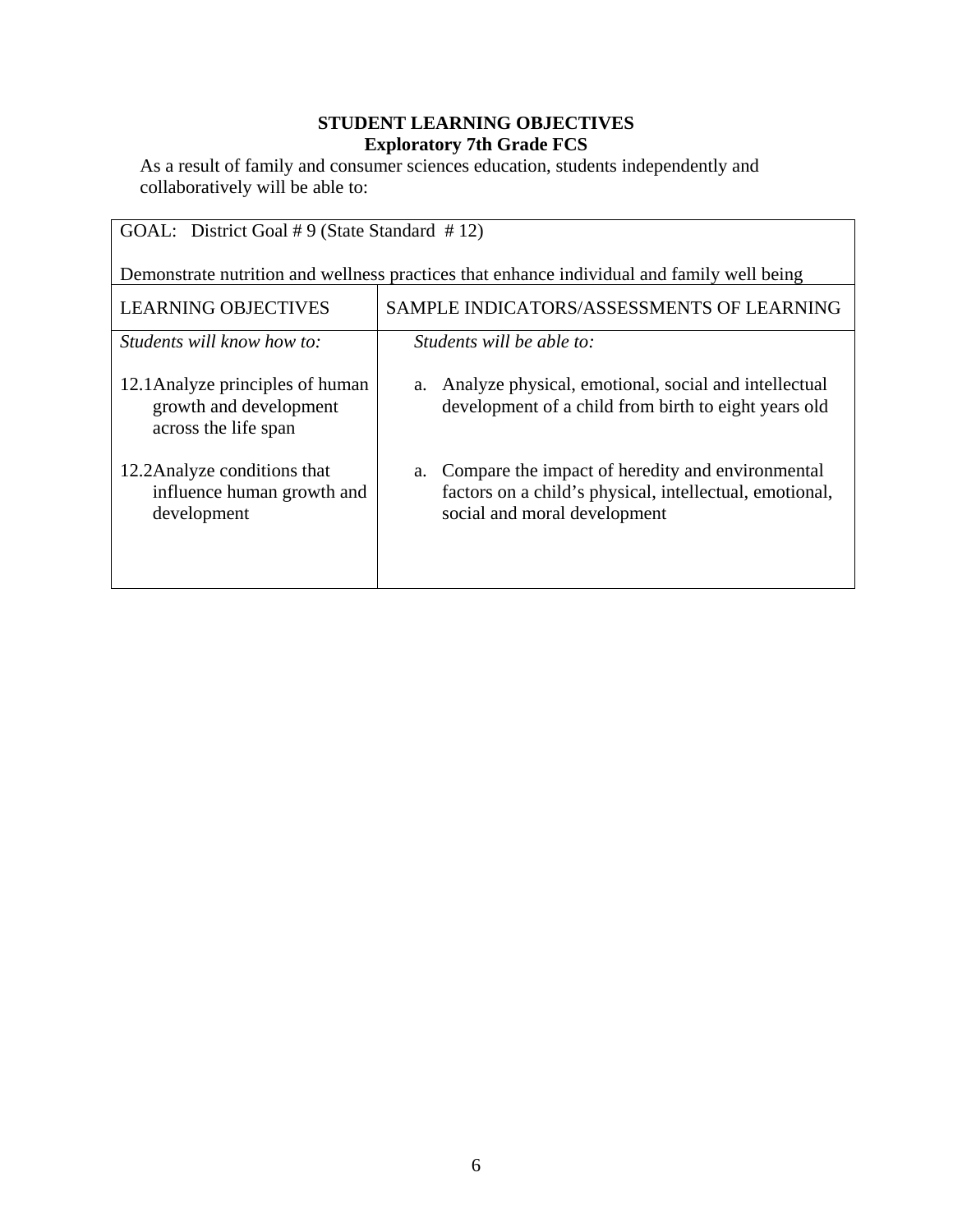| GOAL: District Goal #10 (State Standard #13)                                                              |                                                                                                                                                                                                                                                                                                                                                                                      |  |
|-----------------------------------------------------------------------------------------------------------|--------------------------------------------------------------------------------------------------------------------------------------------------------------------------------------------------------------------------------------------------------------------------------------------------------------------------------------------------------------------------------------|--|
| Demonstrate respectful and caring relationships in the family, workplace and community                    |                                                                                                                                                                                                                                                                                                                                                                                      |  |
| <b>LEARNING OBJECTIVES</b>                                                                                | SAMPLE INDICATORS/ASSESSMENTS OF LEARNING                                                                                                                                                                                                                                                                                                                                            |  |
| Students will know how to:                                                                                | Students will be able to:                                                                                                                                                                                                                                                                                                                                                            |  |
| 13.1 Analyze functions and<br>expectations of various<br>types of relationships                           | a. Describe characteristics of a good friend<br>b. Discuss what qualities they would look for in an ideal<br>friend and decide if anyone they know meets all those<br>qualities                                                                                                                                                                                                      |  |
| 13.2 Analyze personal needs<br>and characteristics and<br>their effects on<br>interpersonal relationships | Analyze the effects of self-esteem and self-image on<br>a.<br>relationships<br>b. Explain how a positive first impression can create a<br>basis for new friendships including the impact of<br>appearance, attitudes, interests and friendliness<br>c. Describe in written form a time they assumed a<br>leadership role at home, in school, with friends and/or<br>in the community |  |
| 13.1 Demonstrate<br>communication skills that<br>contribute to positive<br>relationships                  | Demonstrate verbal and nonverbal behaviors and<br>a.<br>attitudes that contribute to effective communication<br>Use positive communication skills to address a<br>$\mathbf{b}$ .<br>hygiene problem of a friend                                                                                                                                                                      |  |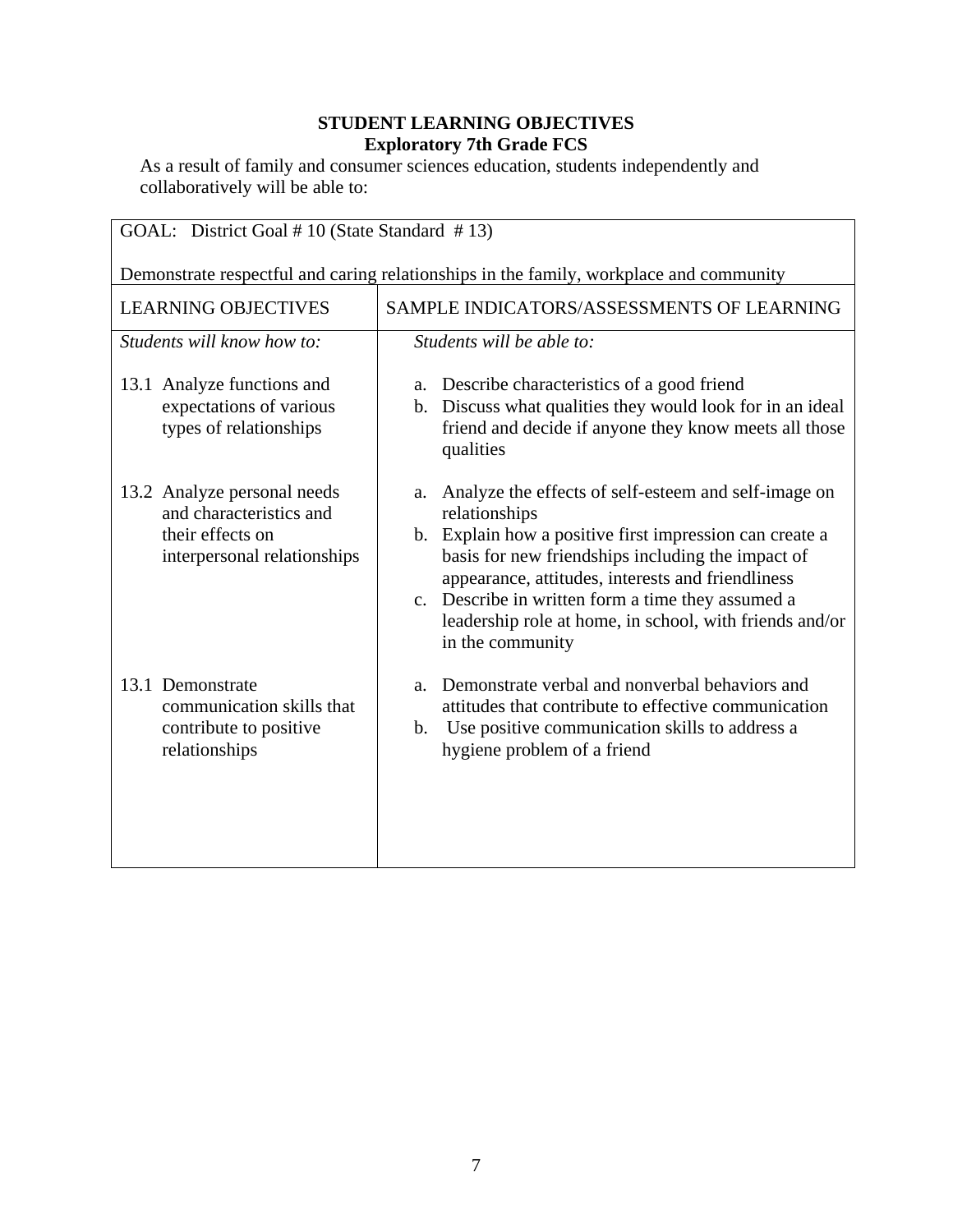| GOAL: District Goal #13 (State Standard #16)                                             |                                                                                                                                                                                                                                                                                                                                                                                                                                                                                                                                                                                                       |  |
|------------------------------------------------------------------------------------------|-------------------------------------------------------------------------------------------------------------------------------------------------------------------------------------------------------------------------------------------------------------------------------------------------------------------------------------------------------------------------------------------------------------------------------------------------------------------------------------------------------------------------------------------------------------------------------------------------------|--|
| Integrate knowledge, skills, and practices required for careers in textiles and apparels |                                                                                                                                                                                                                                                                                                                                                                                                                                                                                                                                                                                                       |  |
| <b>LEARNING OBJECTIVES</b>                                                               | SAMPLE INDICATORS/ASSESSMENTS OF LEARNING                                                                                                                                                                                                                                                                                                                                                                                                                                                                                                                                                             |  |
| Students will know how to:                                                               | Students will be able to:                                                                                                                                                                                                                                                                                                                                                                                                                                                                                                                                                                             |  |
| 16.1<br>Analyze career paths<br>within textile apparel and<br>design industries          | a. Explain the roles and functions of individuals<br>engaged in textiles and apparel careers<br>b. Summarize education and training requirements and<br>opportunities for career paths in textile and apparel<br>services<br>c. Identify new skills learned from making sewing<br>projects and how they can be used in everyday life<br>and applied to career paths in apparel, textiles and<br>retailing                                                                                                                                                                                             |  |
| Evaluate fiber and textile<br>16.2<br>products and materials                             | a. Compare the differences in origin or production of<br>the common generic textile fibers such as cotton,<br>polyester, blends-silk/rayon<br>b. Analyze what type of textile products their<br>individual characteristics might be best used for such<br>as cotton for summer wear, polyester for wrinkle<br>resistance, and polyester/cotton blend for a summer<br>no iron clothing<br>c. Discuss fabric and construction equipment used to<br>mass produce fabrics and apparel<br>d. Brainstorm what fabric and apparel production will<br>be like in the future i.e. laser, fabric extrusion, etc |  |
| 16.3<br>Demonstrate fashion,<br>apparel and textile design<br>skills                     | Construct 2 utility projects using a sewing machine<br>a.<br>and verbal instructions<br>b. Construct a project using a pattern and instruction<br>sheet and create an accessory to coordinate with this<br>project using left over project fabric scraps                                                                                                                                                                                                                                                                                                                                              |  |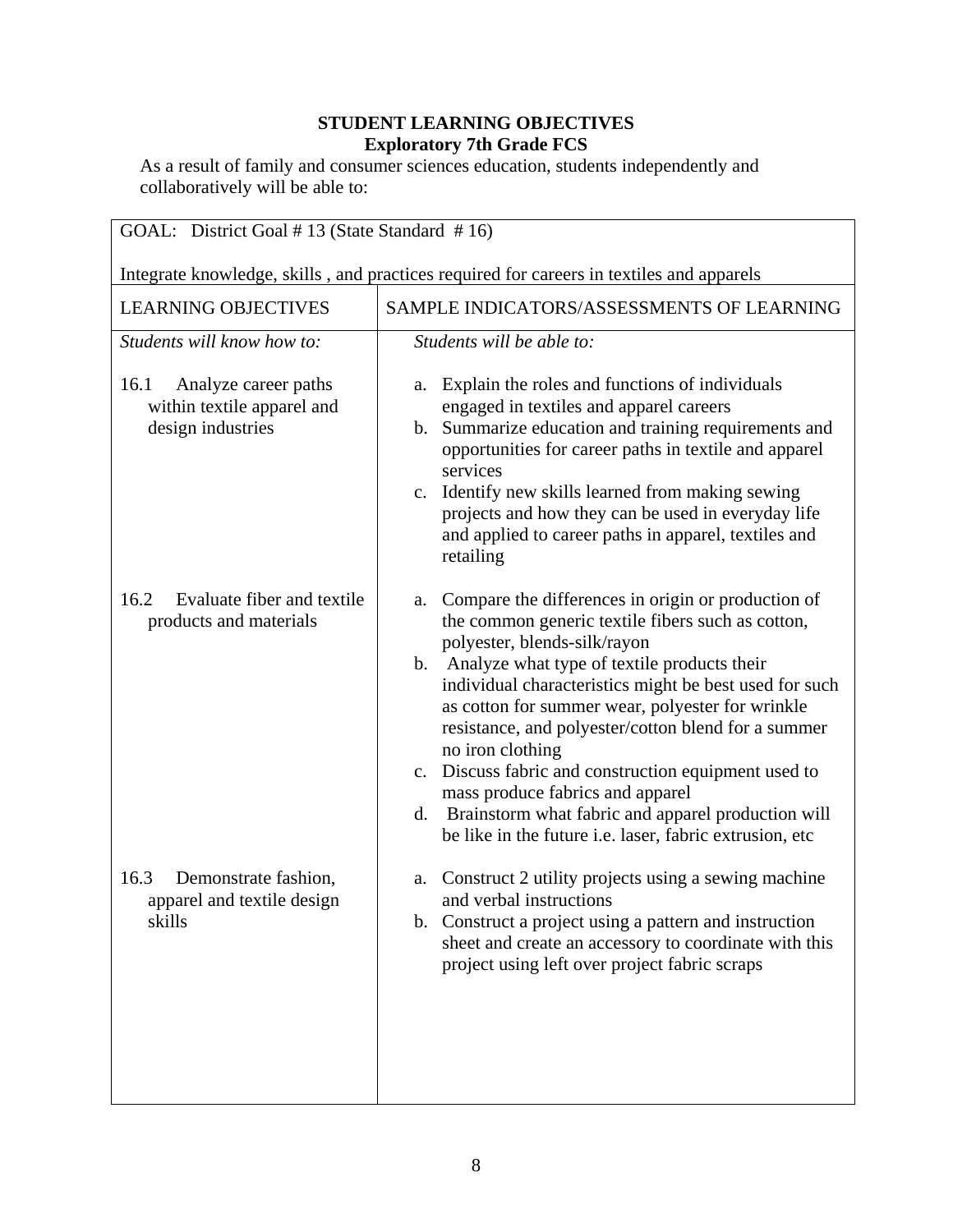| GOAL: District Goal #13 (State Standard #16)                                                                   |                                                                                                                                                                                                                                                                                                                                                                                                                                                                                                                                                                                                                                                                                                                                                                                                                                                                                                                                                                                                         |  |
|----------------------------------------------------------------------------------------------------------------|---------------------------------------------------------------------------------------------------------------------------------------------------------------------------------------------------------------------------------------------------------------------------------------------------------------------------------------------------------------------------------------------------------------------------------------------------------------------------------------------------------------------------------------------------------------------------------------------------------------------------------------------------------------------------------------------------------------------------------------------------------------------------------------------------------------------------------------------------------------------------------------------------------------------------------------------------------------------------------------------------------|--|
| Continued                                                                                                      |                                                                                                                                                                                                                                                                                                                                                                                                                                                                                                                                                                                                                                                                                                                                                                                                                                                                                                                                                                                                         |  |
| <b>LEARNING OBJECTIVES</b>                                                                                     | SAMPLE INDICATORS/ASSESSMENTS OF LEARNING                                                                                                                                                                                                                                                                                                                                                                                                                                                                                                                                                                                                                                                                                                                                                                                                                                                                                                                                                               |  |
| Students will know how to:                                                                                     | Students will be able to:                                                                                                                                                                                                                                                                                                                                                                                                                                                                                                                                                                                                                                                                                                                                                                                                                                                                                                                                                                               |  |
| 16.4<br>Demonstrate skills<br>needed to produce, alter, or<br>repair fashion, apparel, and<br>textile products | a. Identify the parts of a sewing machine<br>b. Use sewing machines and hand sewing equipment in<br>a safe manner<br>c. Demonstrate the ability to control a sewing machine's<br>speed to sew straight, zigzag, angles and curves<br>d. Demonstrate the ability to thread a sewing machine<br>and sew straight and overcast seams<br>e. Demonstrate hand eye coordination skills through<br>cutting and pinning pattern pieces accurately<br>Demonstrate reading and interpretation skills through<br>f.<br>accurate use of the pattern guide sheet to construct a<br>sewing project<br>Demonstrate math skills by accurately taking body<br>g.<br>measurements and measuring straight grain for<br>pattern placement<br>h. Recognize the connection between sewing<br>terminology and other disciplines<br>Use hand sewing skills to do overcast, running stitch<br>$i$ .<br>and sew on buttons<br>Assess pre and post sewing project skills by<br>j.<br>completing a written evaluation at course end |  |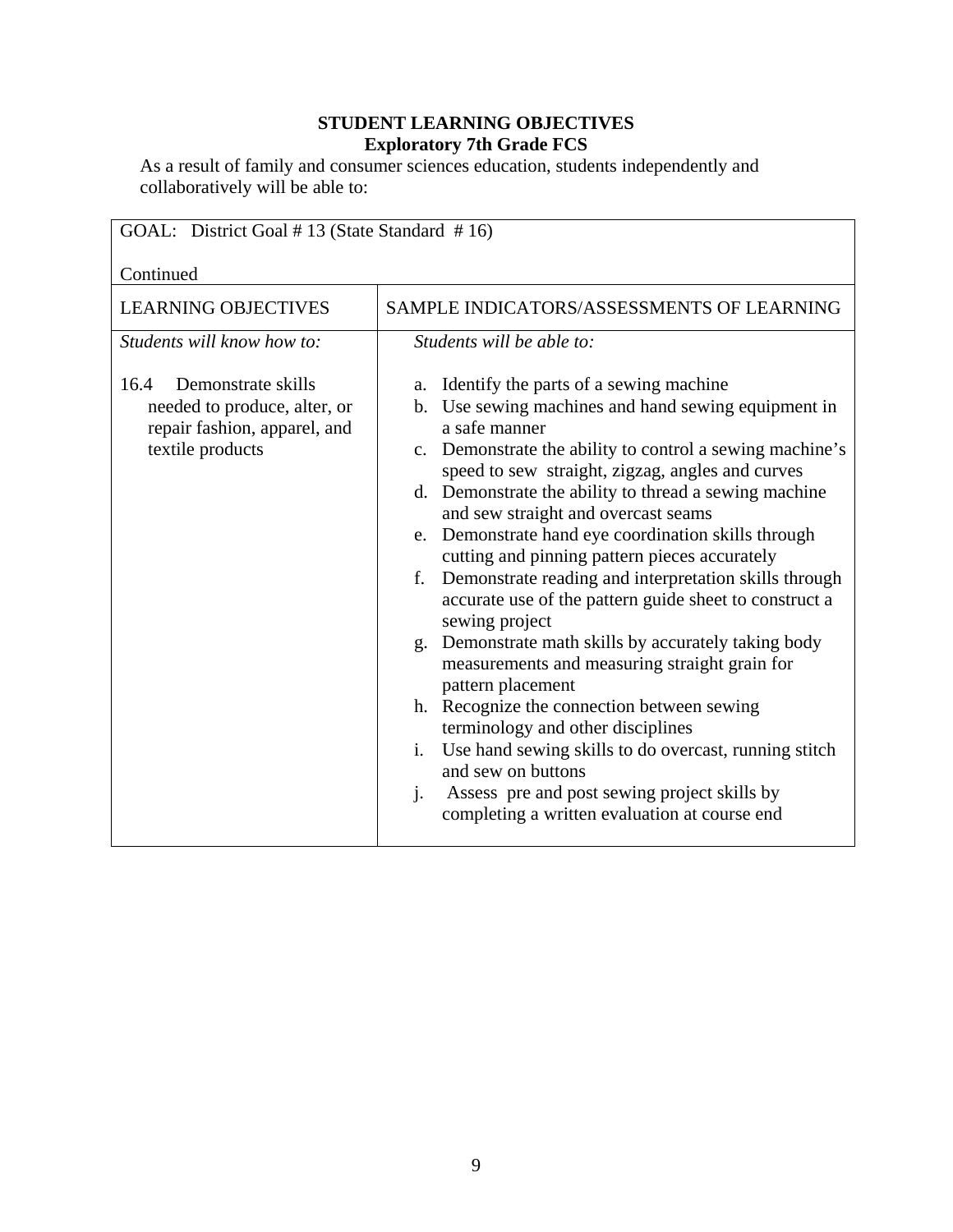# CURRICULUM

For

Family and Consumer Science (FCS) Exploratory Grade 8

> Approved by Instructional Council 4/07/08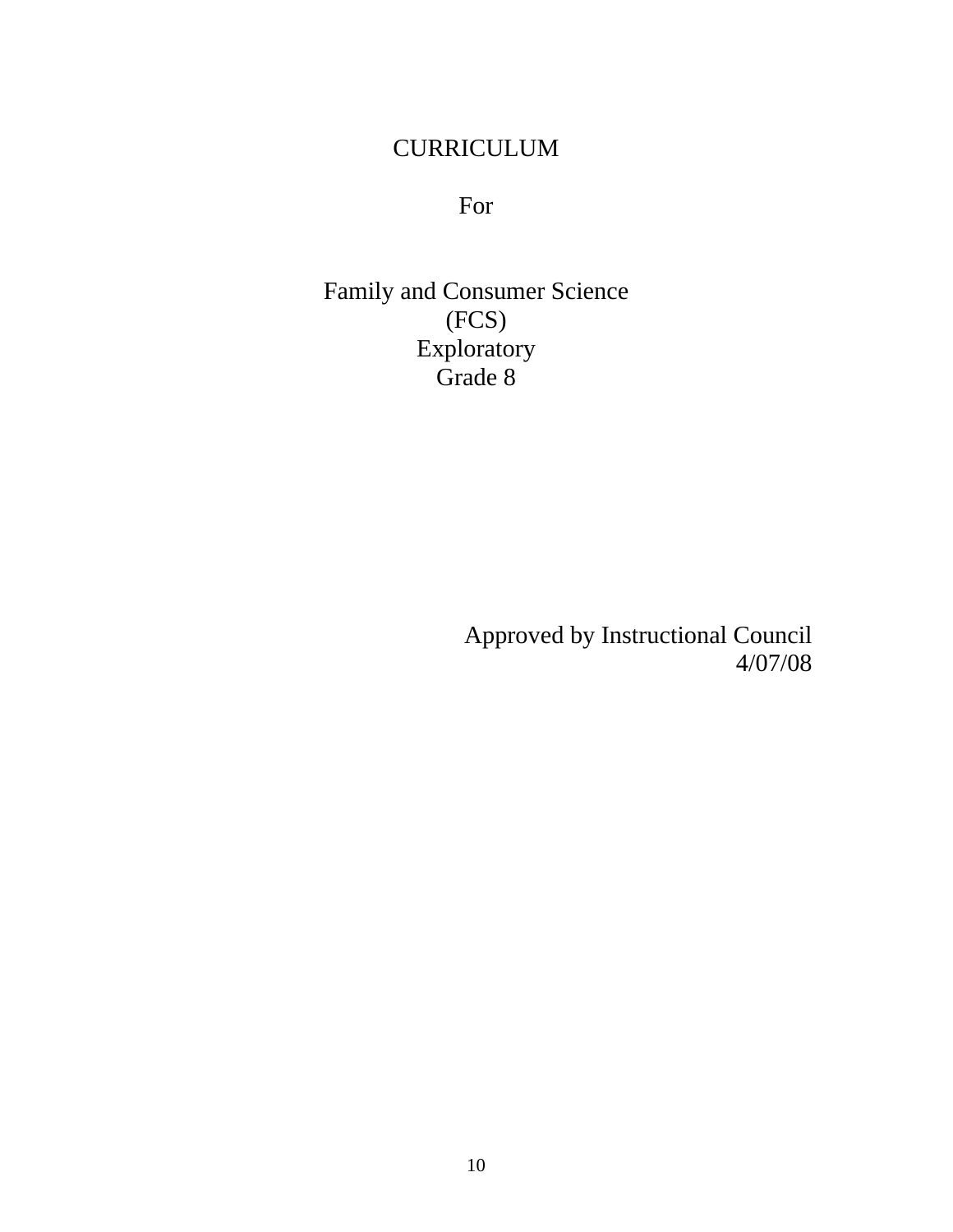As a result of family and consumer sciences education, students independently and collaboratively will be able to:

GOAL: District Goal # 1 (State Standard #1)

| Integrate multiple roles and responsibilities in family, work, and community settings |  |
|---------------------------------------------------------------------------------------|--|
|                                                                                       |  |

| <b>LEARNING OBJECTIVES</b>                                                                                                               | SAMPLE INDICATORS/ASSESSMENTS OF LEARNING                                                                                                                                                                                                                                                                                                                                                                       |  |
|------------------------------------------------------------------------------------------------------------------------------------------|-----------------------------------------------------------------------------------------------------------------------------------------------------------------------------------------------------------------------------------------------------------------------------------------------------------------------------------------------------------------------------------------------------------------|--|
| Students will know how to:<br>1.2 Demonstrate transferable and<br>employability skills in<br>school, community and<br>workplace settings | Students will be able to:<br>a. Identify potential career choices and determine the<br>knowledge, skills, and attitudes associated with each<br>career<br>b. Describe the role and responsibilities of food<br>provider, chef and nutritionist within the family<br>c. Demonstrate positive work ethics during food labs<br>d. Work as a Food Lab team to plan and prepare a<br>variety of basic baking recipes |  |
|                                                                                                                                          | e. Maintain a sanitary cooking area<br>Select, prepare and serve a luncheon meal<br>f.                                                                                                                                                                                                                                                                                                                          |  |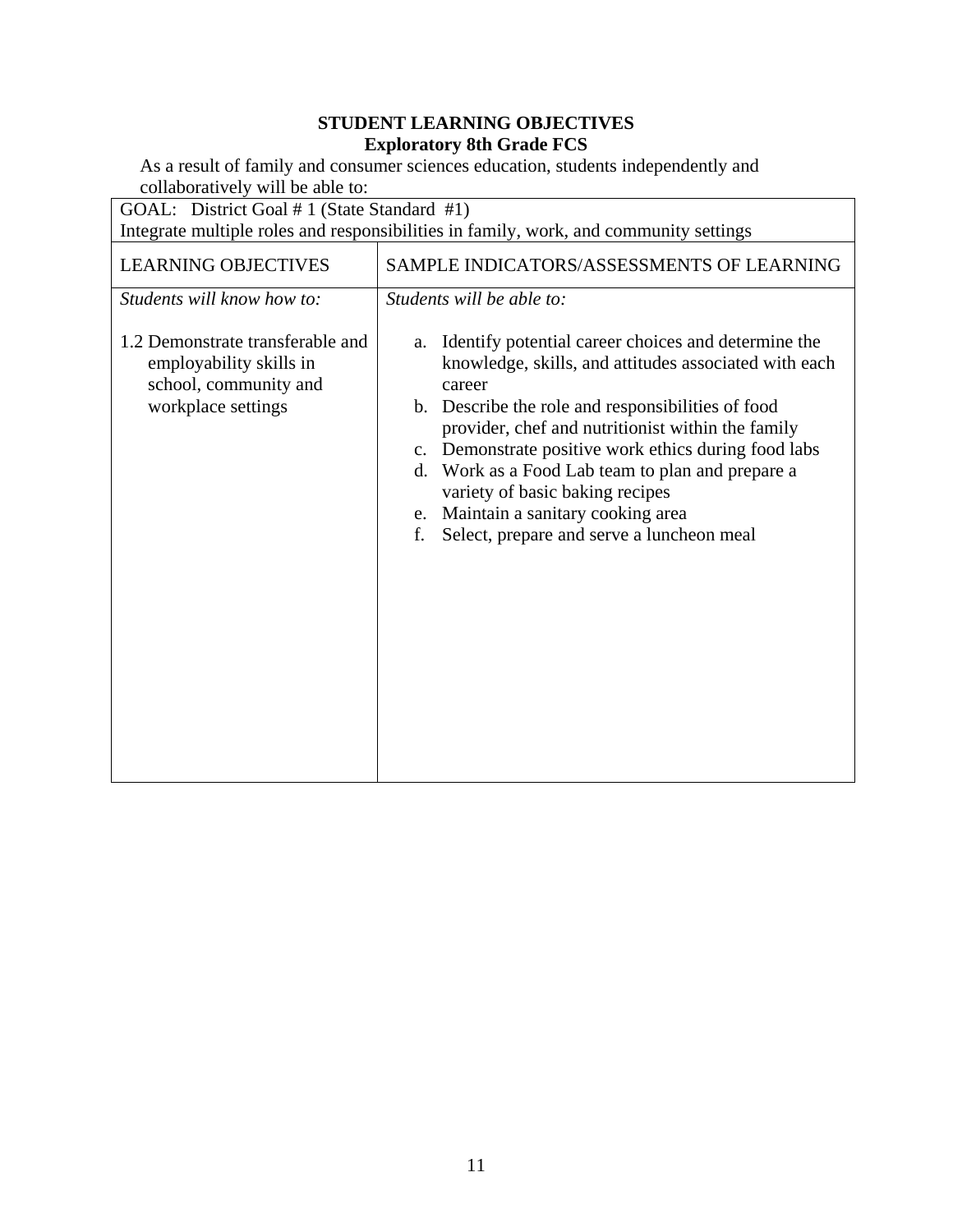| GOAL: District Goal # 2 (State Standard #2)                                                                                                                                    |                                                                                                                                                                                                                          |  |
|--------------------------------------------------------------------------------------------------------------------------------------------------------------------------------|--------------------------------------------------------------------------------------------------------------------------------------------------------------------------------------------------------------------------|--|
| Evaluate management practices related to the human, economic, and environmental resources                                                                                      |                                                                                                                                                                                                                          |  |
| <b>LEARNING OBJECTIVES</b>                                                                                                                                                     | SAMPLE INDICATORS/ASSESSMENTS OF LEARNING                                                                                                                                                                                |  |
| Students will know how to:                                                                                                                                                     | Students will be able to:                                                                                                                                                                                                |  |
| 2.1 Demonstrate management<br>of individual and family<br>resources such as food,<br>clothing, shelter, health care,<br>recreation, transportation,<br>time, and human capital | a. Apply planning skills and processes when organizing<br>tasks and responsibilities for food labs<br>b. Select nutritious food choices based on the USDA<br>food pyramid to satisfy personal needs and wants            |  |
| 2.4 Evaluate the effects of<br>technology on individual and<br>family resources                                                                                                | a. Determine personal BMI by using the age appropriate<br>USDA "Are You At a Healthy Weight" chart and<br>www.pyramid.gov web site.<br>b. Use information at www.pyramid.gov web site to<br>analyze personal food intake |  |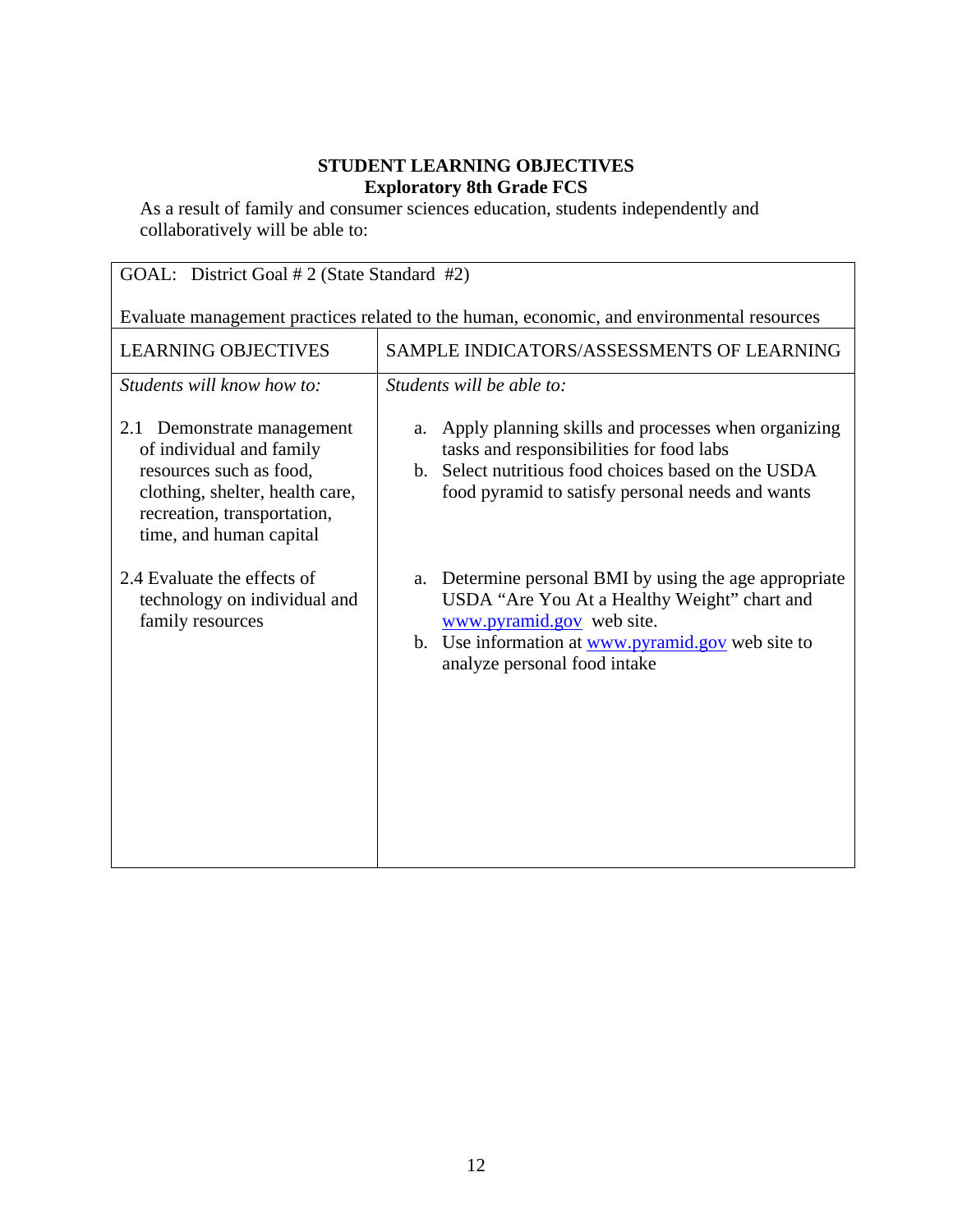| GOAL: District Goal # 3 (State Standard # 3)                 |                                                                                                                                                                                                                                                                                                                                                                                                                                                                                                                                                                                                                                                   |
|--------------------------------------------------------------|---------------------------------------------------------------------------------------------------------------------------------------------------------------------------------------------------------------------------------------------------------------------------------------------------------------------------------------------------------------------------------------------------------------------------------------------------------------------------------------------------------------------------------------------------------------------------------------------------------------------------------------------------|
|                                                              |                                                                                                                                                                                                                                                                                                                                                                                                                                                                                                                                                                                                                                                   |
|                                                              | Integrate knowledge, skills, and services needed for a career in consumer services                                                                                                                                                                                                                                                                                                                                                                                                                                                                                                                                                                |
| <b>LEARNING OBJECTIVES</b>                                   | SAMPLE INDICATORS/ASSESSMENTS OF LEARNING                                                                                                                                                                                                                                                                                                                                                                                                                                                                                                                                                                                                         |
| Students will know how to:                                   | Students will be able to:                                                                                                                                                                                                                                                                                                                                                                                                                                                                                                                                                                                                                         |
| Demonstrate skills needed<br>3.5<br>for product development, | Discuss food product development from farm to<br>a.<br>supermarket product                                                                                                                                                                                                                                                                                                                                                                                                                                                                                                                                                                        |
| testing and presentation                                     | b. Create with a team an idea for a new marketable food<br>product including a production plan with product<br>name, basic materials, steps in production,<br>advertising techniques and potential marketing<br>forums<br>c. Analyze a food product using the nutritional<br>ingredient information found on the label<br>d. Evaluate the support materials of a food product by<br>writing a letter of complaint related to its misleading<br>published information<br>e. Describe successful food store layouts that encourage<br>consumer product purchases<br>f. Discuss food advertising and how it encourages<br>consumer product purchases |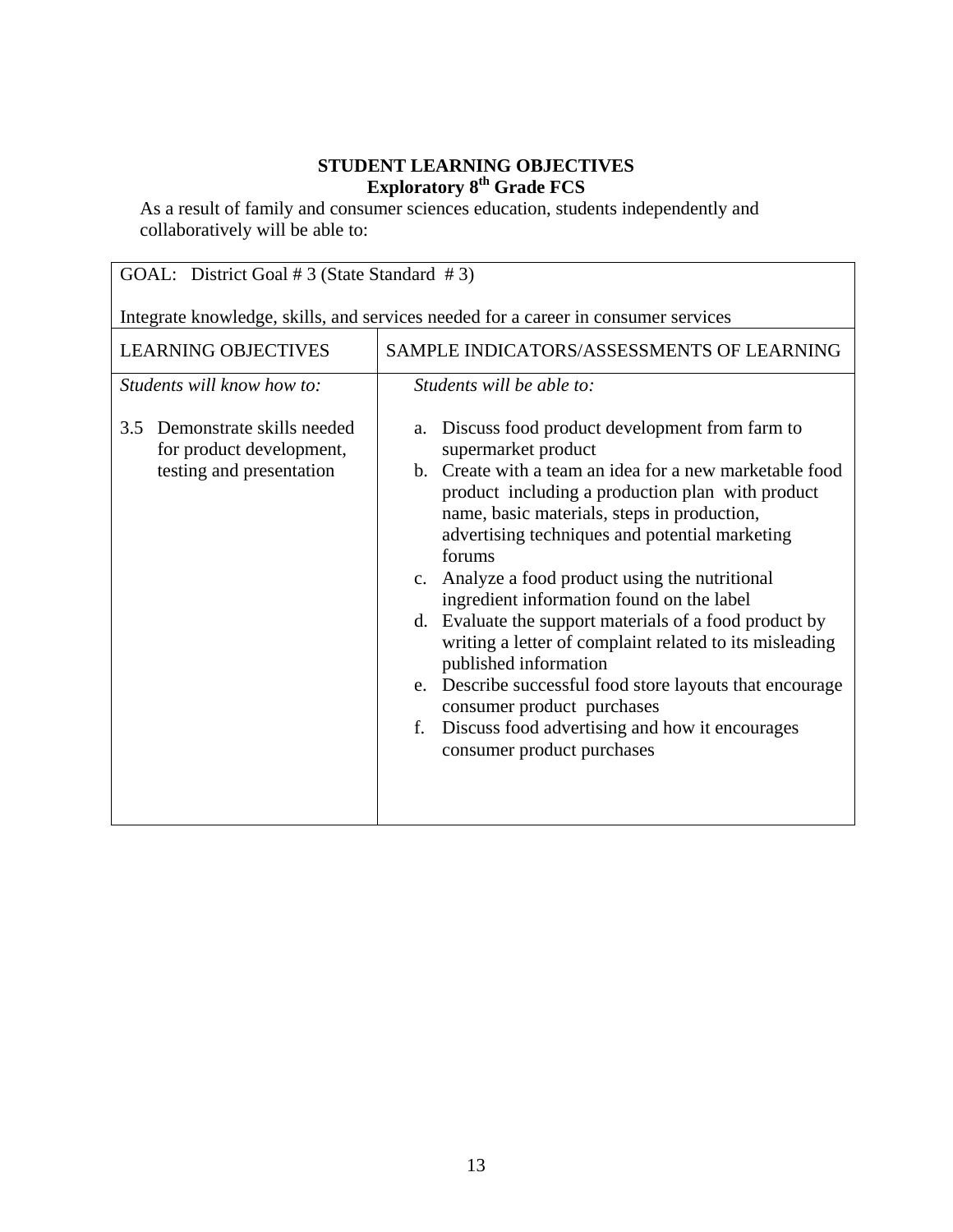| GOAL: District Goal # 5 (State Standard # 6)                                                                      |                                                                                                                                                               |  |
|-------------------------------------------------------------------------------------------------------------------|---------------------------------------------------------------------------------------------------------------------------------------------------------------|--|
| Demonstrate nutrition and wellness practices that enhance individual and family well being                        |                                                                                                                                                               |  |
| <b>LEARNING OBJECTIVES</b>                                                                                        | SAMPLE INDICATORS/ASSESSMENTS OF LEARNING                                                                                                                     |  |
| Students will know how to:                                                                                        | Students will be able to:                                                                                                                                     |  |
| 6.2 Evaluate the effects of<br>diverse perspectives, needs,<br>and characteristics of<br>individuals and families | Discuss cultural influences on food choices<br>$a_{-}$<br>b. Discuss personal heritages and foods<br>consumed by their families reflecting those<br>heritages |  |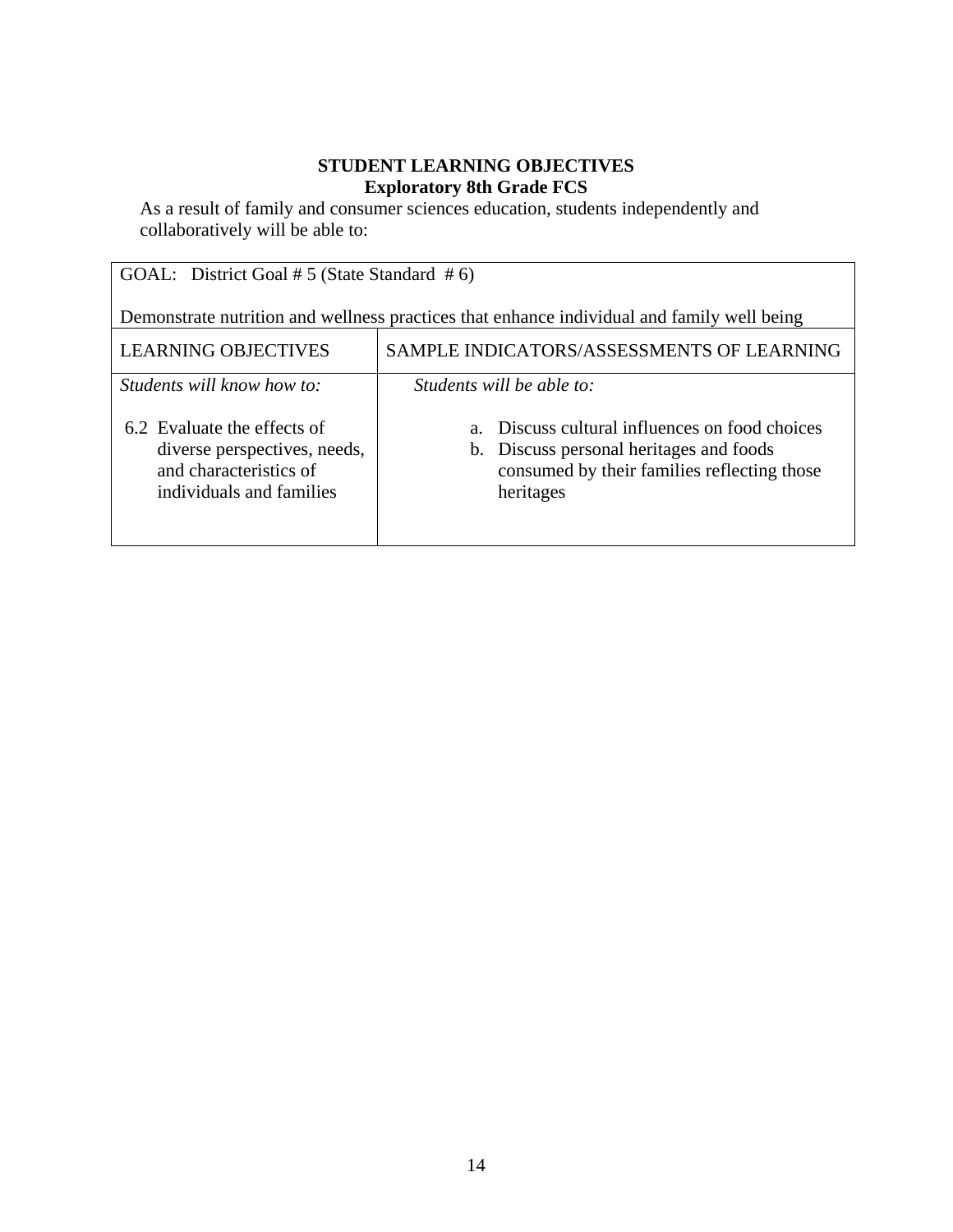As a result of family and consumer sciences education, students independently and collaboratively will be able to:

GOAL: District Goal # 6 (State Standard # 8) Integrate knowledge, skills, and practices required for careers in food production and services LEARNING OBJECTIVES SAMPLE INDICATORS/ASSESSMENTS OF LEARNING *Students will know how to:*  8.2 Demonstrate food safety and sanitation procedures 8.3Demonstrate industry standards in selecting, using, and maintaining food production and food service equipment 8.4 Demonstrate menu planning principles and techniques based on standardized recipes to meet customer needs *Students will be able to:* a. Follow safety rules for using stove top, oven, and electrical appliances b. Maintain a safe and healthy Food Lab by ensuring personal hygiene, a sanitary kitchen environment, and using equipment in a safe manner c. Demonstrate proper storage and handling of both raw and prepared foods d. Demonstrate safe food handling and preparation techniques that prevent cross contamination from potentially hazardous foods a. Complete recipe planning sheets which include team work plans for each step of the recipe, a list of needed equipment, and clean up plans b. Prepare a variety of recipes using different kitchen equipment in a safe manner c. Use fractions in measuring ingredients and recognize the connection to addition, multiplication and division of fractions in math d. Recognize and use food related abbreviations e. Use metric and standard measuring equipment f. Demonstrate an understanding of food terms and their relationship to recipe techniques and needed equipment g. Recognize the connection between food terminology and terminology found in science and math a. Discuss techniques used to select wholesome and nutritious meals for their families b. Plan and prepare a nutritious luncheon c. Prepare a shopping list of food needed for meal preparation d. Discuss the techniques for making economically and nutritionally sound food purchases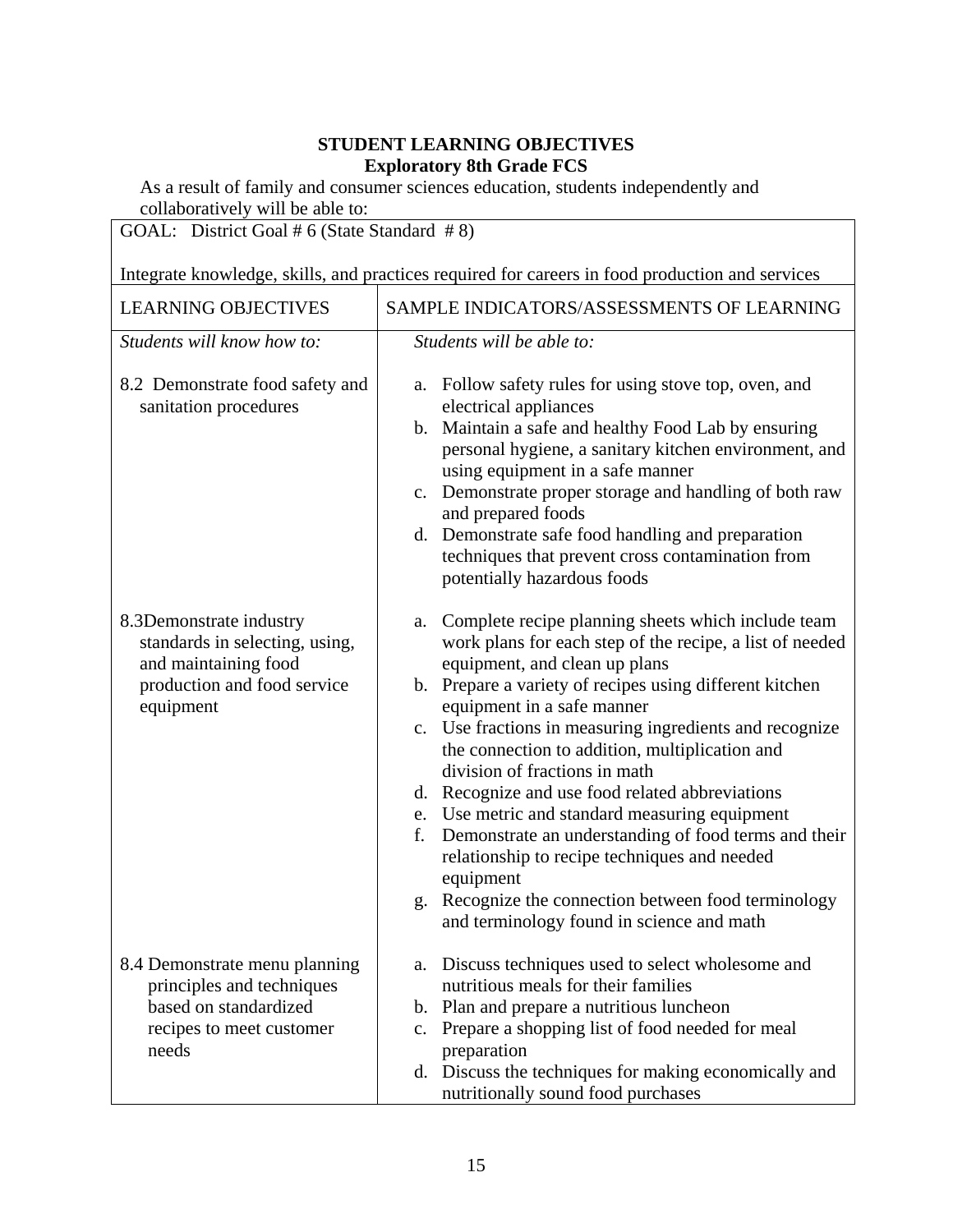As a result of family and consumer sciences education, students independently and collaboratively will be able to:

GOAL: District Goal # 6 (State Standard # 8)

| <b>LEARNING OBJECTIVES</b>                                                                                                                                                 | SAMPLE INDICATORS/ASSESSMENTS OF LEARNING                                                                                                                                                                                                                                                                                                                                                                                                                                                                      |
|----------------------------------------------------------------------------------------------------------------------------------------------------------------------------|----------------------------------------------------------------------------------------------------------------------------------------------------------------------------------------------------------------------------------------------------------------------------------------------------------------------------------------------------------------------------------------------------------------------------------------------------------------------------------------------------------------|
| Students will know how to:                                                                                                                                                 | Students will be able to:                                                                                                                                                                                                                                                                                                                                                                                                                                                                                      |
| 8.5 Demonstrate professional<br>food preparation methods<br>and techniques for all menu<br>categories to produce a<br>variety of food products that<br>meet customer needs | a. Prepare a luncheon menu demonstrating the skills<br>needed to follow a recipe and use kitchen<br>utensils/equipment appropriately<br>b. Recognize the importance of accurate measuring<br>techniques in recipe preparation<br>c. Prepare baked goods using safe handling and<br>preparation techniques<br>d. Explore cooking methods that increase nutritional<br>value and lower calorie/fat content<br>e. Assess pre and post food preparation skills by<br>completing a written evaluation at course end |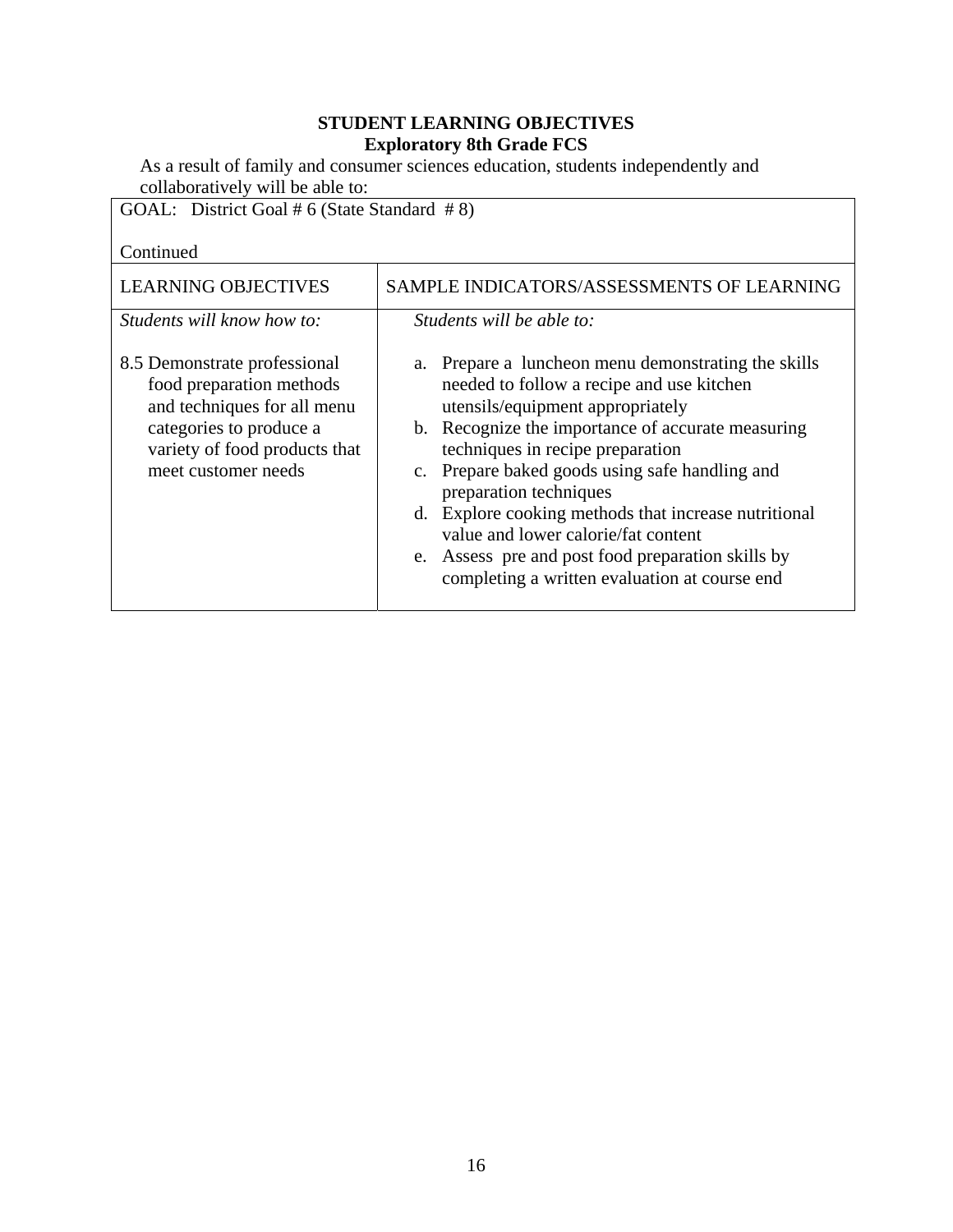| GOAL: District Goal #7 (State Standard #9)                                                                                |                                                                                                                                                                                                                                                                                                                                                                                                                                                                                                           |  |
|---------------------------------------------------------------------------------------------------------------------------|-----------------------------------------------------------------------------------------------------------------------------------------------------------------------------------------------------------------------------------------------------------------------------------------------------------------------------------------------------------------------------------------------------------------------------------------------------------------------------------------------------------|--|
| Integrate knowledge, skills, practices required for careers in food science, food technology,<br>dietetics, and nutrition |                                                                                                                                                                                                                                                                                                                                                                                                                                                                                                           |  |
| <b>LEARNING OBJECTIVES</b>                                                                                                | SAMPLE INDICATORS/ASSESSMENTS OF LEARNING                                                                                                                                                                                                                                                                                                                                                                                                                                                                 |  |
| Students will know how to:                                                                                                | Students will be able to:                                                                                                                                                                                                                                                                                                                                                                                                                                                                                 |  |
| 9.1 Analyze career paths within<br>food science, food<br>technology, dietetics, and<br>nutrition industries               | Discuss possible careers in the foods industry<br>a.<br>b. Create a chart of food related careers including<br>required education and skills<br>c. Identify new skills learned from food lab experiences<br>and how they can be used in everyday life and<br>applied to career paths in foods related careers                                                                                                                                                                                             |  |
| 9.2 Apply risk management<br>procedures to food safety,<br>food testing, and sanitation                                   | a. Explore major food borne pathogens, their role in<br>causing illness, foods involved in outbreaks, and<br>methods of prevention                                                                                                                                                                                                                                                                                                                                                                        |  |
| 9.3 Evaluate nutrition principles,<br>food plans, preparation<br>techniques and specialized<br>dietary plans              | Discuss strategies for improving health and<br>a.<br>decreasing their personal risk factors<br>b. Eat a variety of foods demonstrating a balanced diet<br>by using the USDA Food Pyramid to guide food<br>choices<br>c. Discuss sugar and fat in foods and their connection to<br>being overweight and/or risking diabetes<br>d. Prepare recipes using fat and sugar reduction<br>techniques<br>e. Use techniques for boosting vitamin, mineral and<br>fiber content in preparing recipes in the Food Lab |  |
| 9.4 Apply basic concepts of<br>nutrition and nutritional<br>therapy in a variety of<br>settings                           | Complete a diet analysis of one day's food intake to<br>a.<br>evaluate the amount of vegetables, fruits, grains,<br>dairy and meat in their daily consumption<br>b. Discuss and label the Food Pyramid using personal<br>food intake                                                                                                                                                                                                                                                                      |  |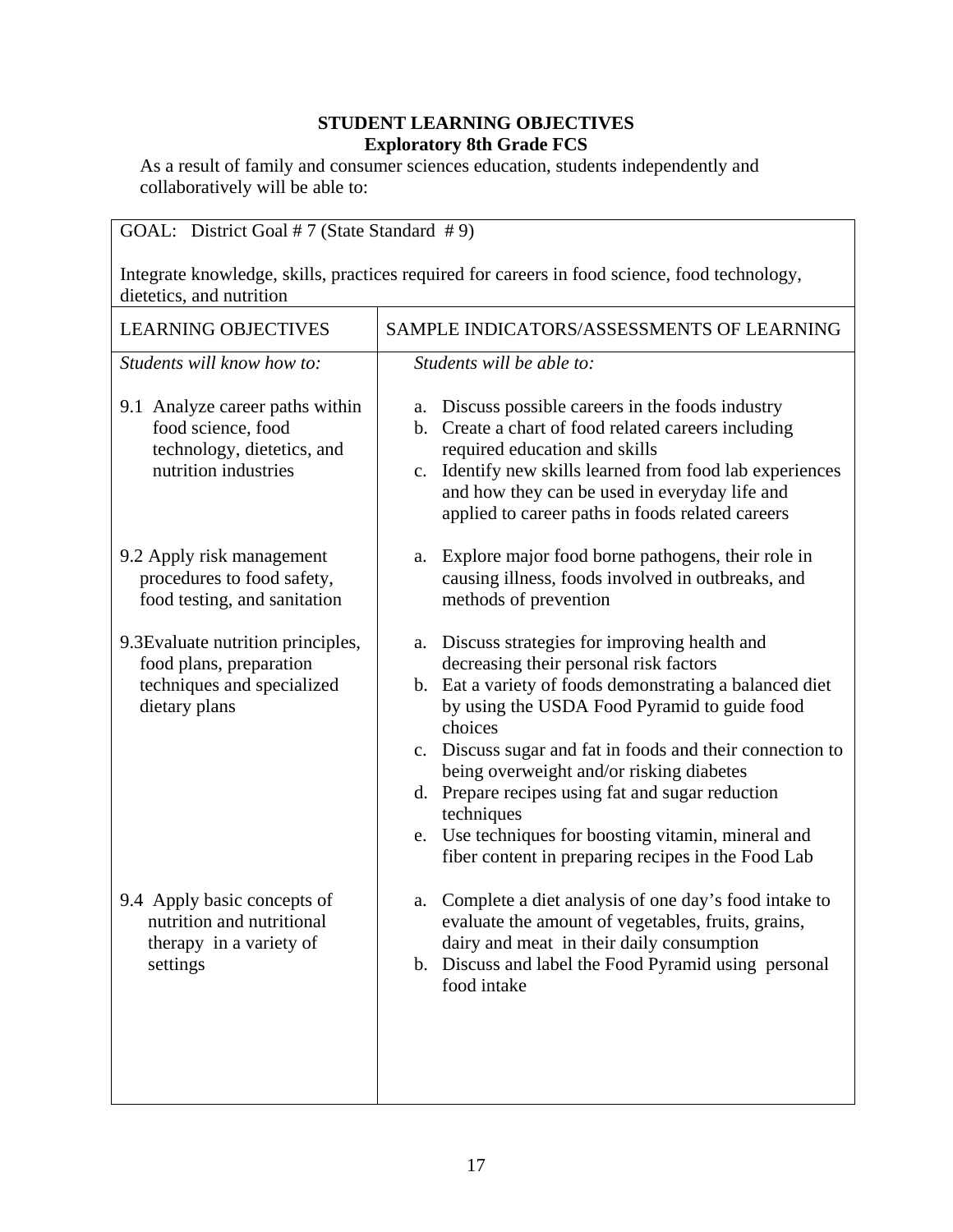| GOAL: District Goal #10 (State Standard #13)                                                     |                                                                                                                                                           |  |
|--------------------------------------------------------------------------------------------------|-----------------------------------------------------------------------------------------------------------------------------------------------------------|--|
| Demonstrate respectful and caring relationships in the family, workplace and community           |                                                                                                                                                           |  |
| <b>LEARNING OBJECTIVES</b>                                                                       | SAMPLE INDICATORS/ASSESSMENTS OF LEARNING                                                                                                                 |  |
| Students will know how to:                                                                       | Students will be able to:                                                                                                                                 |  |
| 13.5 Demonstrate teamwork<br>and leadership skills in the<br>family, workplace, and<br>community | Demonstrate basic leadership skills by performing<br>a.<br>the duties of head chef, assistant chef, prep<br>cook/washer, prep cook/dryer during food labs |  |